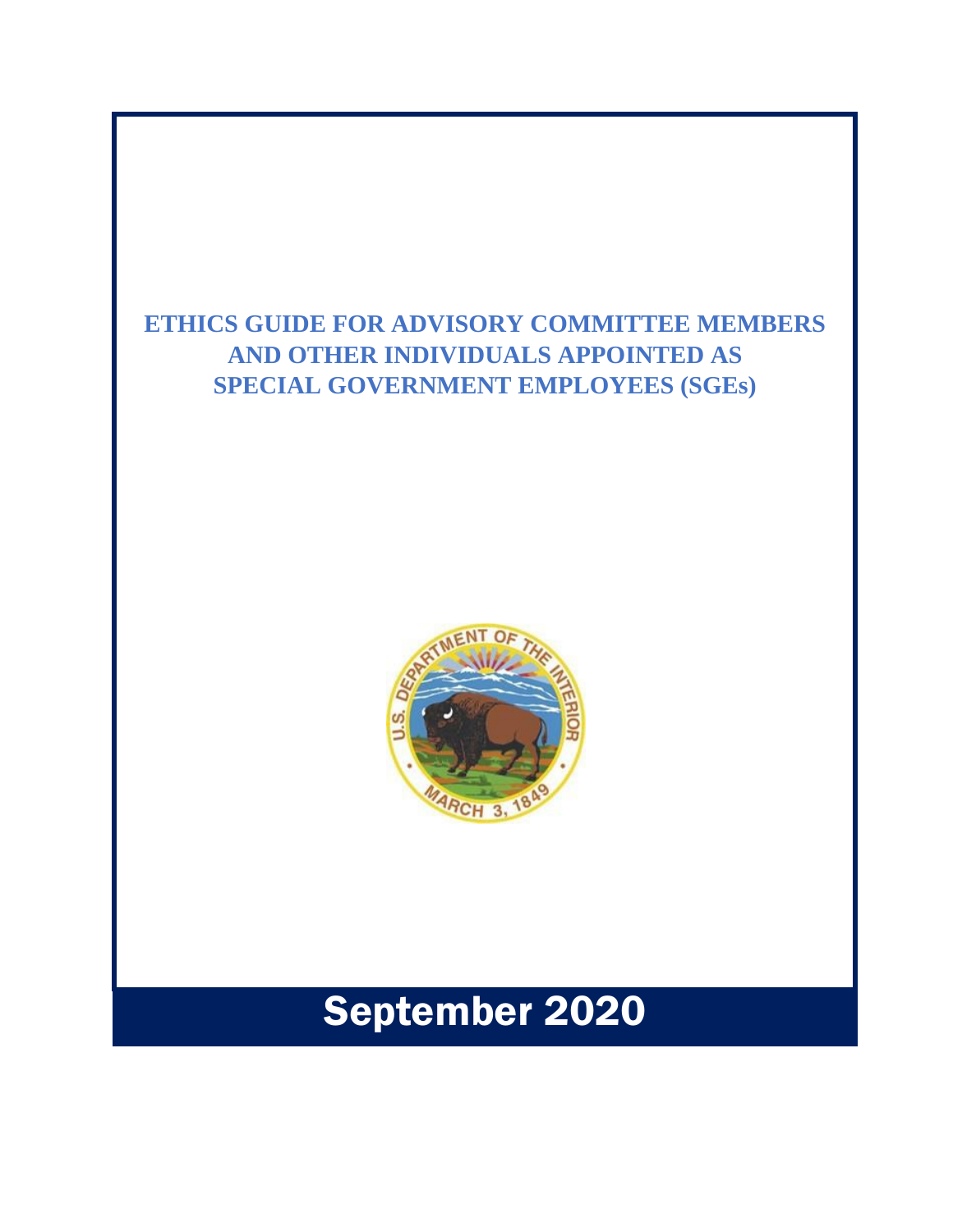### INTRODUCTION

This summary has been prepared for individuals appointed to serve as "special Government employees" (SGEs) on U.S. Department of the Interior (DOI) advisory committees or boards, committees, councils, or commissions that are attached to the DOI for purposes of administration (hereinafter, non-advisory committees will be referred to as "other boards, committees, councils, or commissions"). The information also applies to and will be useful to other SGEs without committee responsibilities, such as "experts or consultants" or "personal services contractors."

New appointees, especially those that provide temporary, intermittent services only a few days a year, often are surprised by, or even concerned by, the complexity of the rules governing Federal employees. The ethics rules may not appear to many people to be logical, intuitive, or even, fair. Ignoring these rules, however, can result in serious consequences or embarrassment, both personally and for the DOI. Therefore, if SGEs have questions on any of the topics covered in this guidance, they should consult with the Departmental Ethics Office and, if applicable, the Designated Federal Official responsible for their committee.

### DEFINITION OF SPECIAL GOVERNMENT EMPLOYEE

The SGE category was created by Congress as a way to apply an important, but limited, set of conflict of interest requirements to a group of individuals who provide important, but limited, services to the Government. SGEs are Government employees, for purposes of the conflict of interest laws. A "special Government employee" is an officer or employee in the executive branch of the Federal Government who is appointed to perform important but limited services to the Government, with or without compensation, for a period not to exceed 130 days during any period of 365 consecutive days. 18 U.S.C. § 202(a). This status is important because the ethics rules for SGEs are somewhat less restrictive than the rules for other Federal employees and officials. Some members of committees are appointed for a multi-year term. During each year of their term of appointment, committee members generally will not be expected to perform work for DOI in excess of 130 days during any period of 365 consecutive days.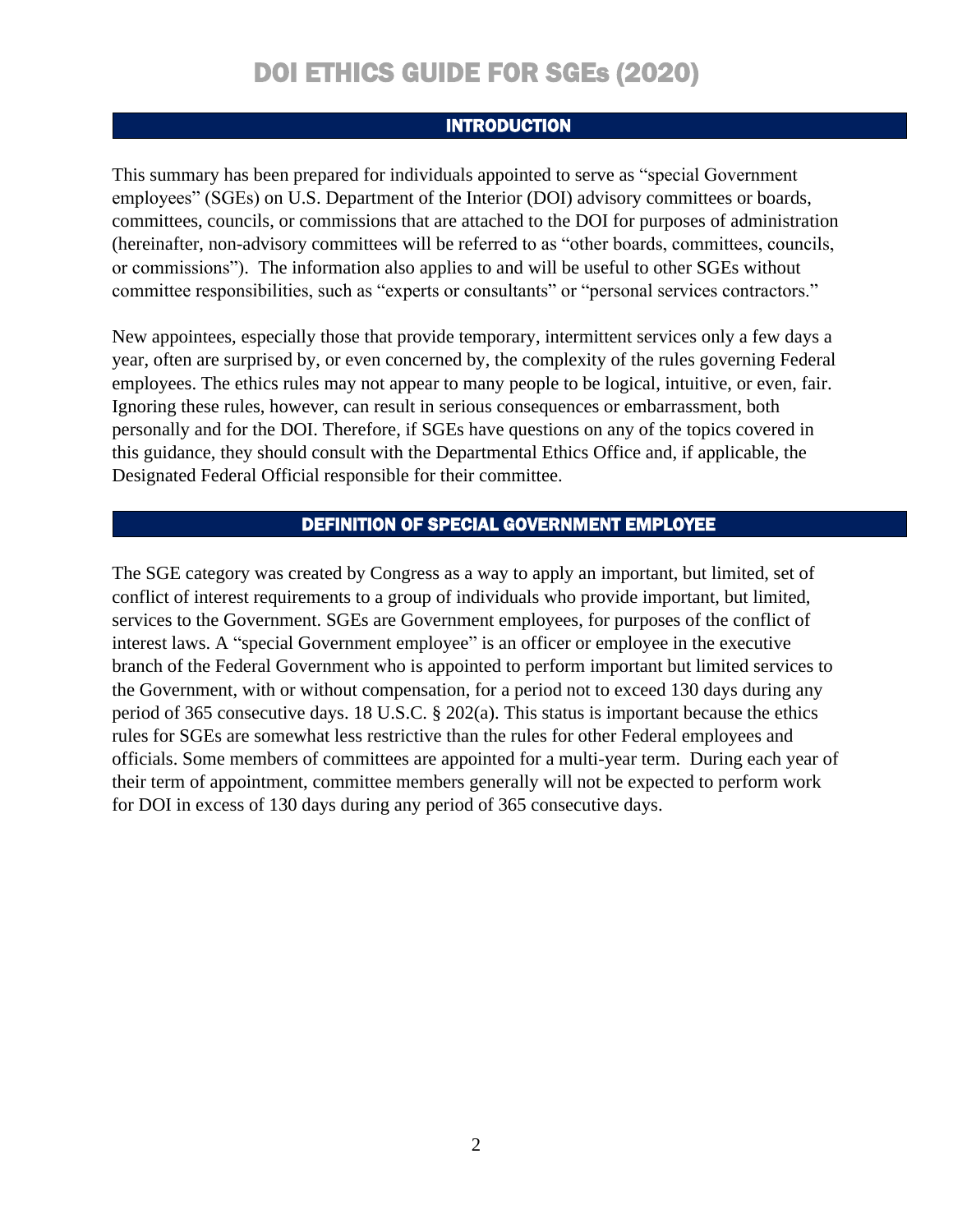#### FINANCIAL DISCLOSURE REPORTING REQUIREMENTS

Individuals appointed as SGEs at the DOI and who serve on advisory committees or other boards, committees, councils, or commissions are required under the Ethics in Government Act, as amended by the Ethics Reform Act of 1989, and 5 C.F.R. Part 2634, to file a financial disclosure report prior to their first appointment and annually thereafter. Committee members also may be required to update the information on the report before each meeting throughout their term of appointment. The information reported is used to determine the matters for which a committee member must be disqualified under the criminal financial conflict of interest statute, 18 U.S.C. § 208(a), and the matters for which a committee member may be granted a waiver under 18 U.S.C. § 208(b).

Complete reporting is essential in order to protect an SGE from inadvertently violating any of the criminal conflict of interest statutes, and to assure the public that the advice provided by DOI advisory committees or other boards, committees, councils, or commissions is free from any real, or perceived, conflicts of interest. The information reported by SGEs is confidential and may not be released except under the limited circumstances described in the Privacy Act notice provided with the report or by order of a Federal court. (SGEs who serve or are expected to serve more than 60 days in any calendar year and who are compensated at certain pay levels may be required to file a publicly available financial disclosure report.)

#### ETHICS TRAINING REQUIREMENTS

Individuals who are appointed as SGEs at the DOI and who serve on advisory committees or other boards, committees, councils, or commissions are also required under the Ethics in Government Act, as amended by the Ethics Reform Act of 1989, and 5 C.F.R. Part 2638 Subpart C, to complete ethics training before the first meeting of their appointed entity and annually thereafter. After an SGE's appointment letter has been signed by the Secretary and sent to the appointee, an ethics official from DOI, in coordination with the Designated Federal Officer or committee manager, will provide the required ethics training.

Upon appointment, SGEs will be notified of the ethical obligations associated with their positions, which includes training requirements. SGEs should expect, consistent with federal ethics regulations (5 C.F.R. 2638.304(b)(2)), to take initial ethics training prior to their first committee meeting or within three months of the appointment, whichever comes first. The initial ethics training will address applicable ethics rules related to financial conflicts of interest; impartiality; misuse of position; and gifts. Subsequently, as financial disclosure report filers, SGEs will be required to complete annual ethics training every year thereafter for the duration of their appointment.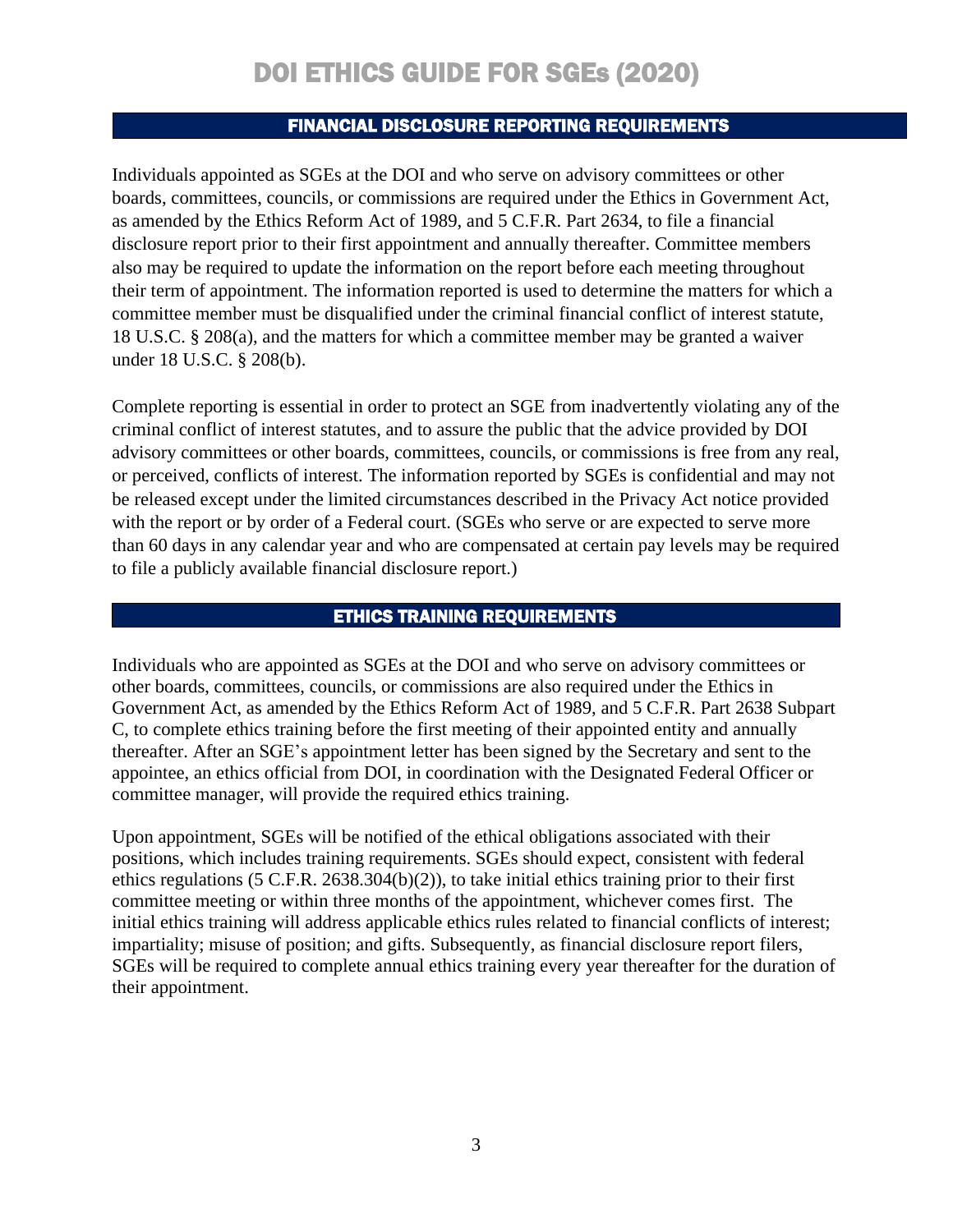### CRIMINAL ETHICS STATUTES AND OTHER ETHICS REGULATIONS

Agency ethics officials regularly deal with several conflict of interest statutes found in the United States Code: 18 U.S.C. §§ 201, 203, 205, 207, 208, 219. Each of these criminal statutes makes at least some special provision for the treatment of SGEs, sometimes limiting application of the statute for SGEs. Those special provisions often make distinctions between the different types of matters that arise in Government service and apply the statute to a specific type of matter for SGEs. To help understand the statutes, an explanation of the different types of matters that arise in Government service is set forth below, followed by application of these statutes. Additional ethics rules and requirements found in other provisions of law or regulation are also explained.

### **Identifying Matters and Particular Matters under the Ethics Rules**

To determine whether an SGE may participate in a given matter, it must first be determined whether that matter is a broad policy directed to the interests of a large and diverse group of persons or one of the two types of particular matters -- a particular matter of general applicability or a particular matter involving specific parties.

In the context of the ethics rules, the unmodified term matter refers to virtually all Government work. It includes the consideration of broad policy options that are directed to the interests of a large and diverse group of persons. For instance, health and safety regulations applicable to all employers, or a legislative proposal for tax reform. It also includes more narrowly defined particular matters.

Matters\* – Three Types

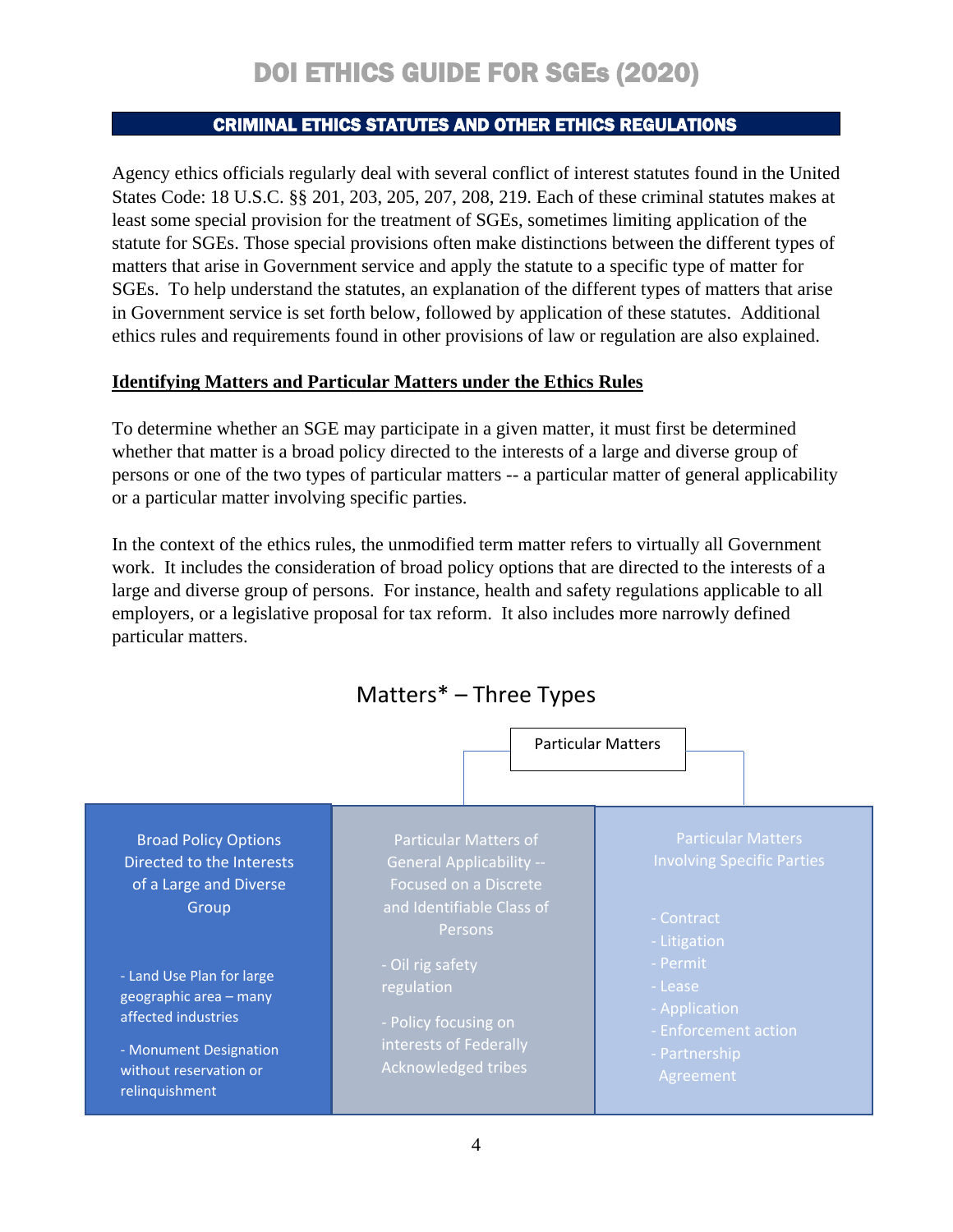The term particular matter means only matters that involve deliberation, decision, or action that is focused on the interests of (1) specific persons or (2) a discrete and identifiable class of persons. These two types of particular matters are defined separately as particular matters involving specific parties and particular matters of general applicability.

A particular matter involving specific parties typically involves a specific proceeding affecting the legal rights of the parties, or an isolatable transaction or related set of transactions between identified parties. Examples include contracts, grants, licenses, investigations, litigation, and partnership agreements. This is the narrowest type of matter. For example, a commissioner of a DOI operating committee, who is also the president of a cultural song and dance group celebrating the same culture that the commission seeks to protect and nurture, would be faced with a particular matter involving specific parties if the cultural song and dance group applies for a grant from the operating committee.

A particular matter of general applicability does not involve specific parties but at least focuses on the interests of a discrete and identifiable class, such as a particular industry or profession. Examples include rulemaking, legislation, or policy-making of general applicability that affect a particular industry or profession. For instance, a regulation prescribing safety standards for operators of oil rigs in the Gulf of Mexico or a regulation applicable to all those who have grazing permits on DOI public lands. On the other hand, a land use plan covering a large geographic area and affecting a number of industries (e.g., agriculture; grazing; mining; timber; recreation; wind, solar, and/or geothermal power generation; etc.) would not constitute a particular matter of general applicability but, rather, would still fall within the broader definition of matter, as it constitutes a broad policy directed to the interests of a large and diverse group of persons.

It is important to pay close attention to which type of particular matter is involved in the work of a committee because the ethics rules may differ depending upon whether the work is appropriately considered a matter, a particular matter of general applicability, or a particular matter involving specific parties.

SGEs may be required to consider recusing from a matter in order to avoid a conflict of interest or the appearance of a conflict of interest. SGEs should seek the advice of the Departmental Ethics Office when considering whether recusal is appropriate. A recusal is appropriate when a conflict of interest exists between an SGE's official duties and financial interests or certain business or personal relationships or outside activities. SGEs who think they might need a recusal should seek assistance from the Departmental Ethics Office before commencing work on the matter in question or participating in any committee work on the matter.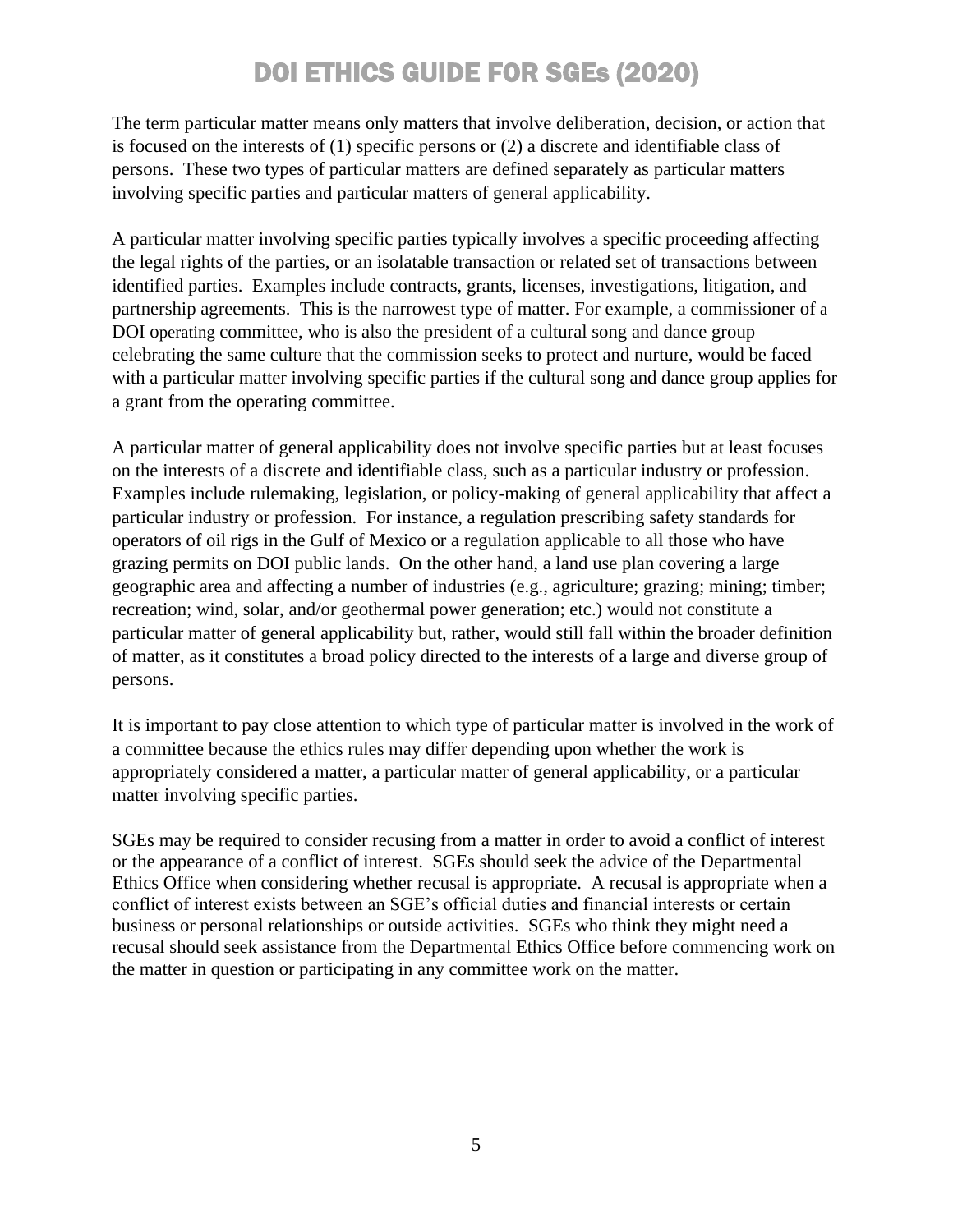### CRIMINAL ETHICS STATUTES

The following criminal conflict of interest statutes apply to SGEs.

### *18 U.S.C. § 201* - **Bribery of Public Officials Prohibited.**

Section 201, commonly known as the "bribery and illegal gratuities" statute, prohibits Federal employees, including SGEs, from seeking, accepting, or agreeing to receive anything of value in return for being influenced in the performance of an official act.

### *18 U.S.C. § 203 -* **Restrictions on Compensated Representational Activities***.*

Section 203 prohibits an SGE from receiving compensation for representational services rendered by the employee or another person before the DOI or another Federal agency or other specified entity (such as a court or commission) in any particular matter involving a specific party (i) in which the SGE has participated personally and substantially as a Government employee, or (ii) which is pending in the Government agency in which the SGE is serving if the SGE has served for more than 60 days during the immediately preceding 365 days.

For example, if an SGE is a member of a lobbying firm and another member of their firm contacts any Federal agency, including DOI, on behalf of a client of the firm regarding a contract with the Government during the SGE's appointment and they provided advice on that same contract as an SGE, they may not share in the compensation for such services, for example, through partnership income or profit-sharing arrangements, paid to the SGE's firm for the communications made by any member of the firm to the Federal agency on that contract.

Exempted from the prohibition in Section 203 are representations required in the proper discharge of official Government duties. Also exempted are representations determined by the head of the agency to be required in the performance of work under a grant, contract, or other agreement with or for the benefit of the Government.

Representational services include communications (written or oral) and appearances made on behalf of someone else, generally with the intent to influence or persuade the Government. A mere inquiry as to the status of a pending matter is not necessarily a representation, although depending upon the context of the inquiry, it could give rise to the appearance of, or an actual, prohibited representation. To avoid problems, committee members are advised not to contact Department staff concerning any matters pending before the agency, or as to which the agency has an interest.

### *18 U.S.C. § 205* – **Restrictions on Acting as an Agent or Attorney**

Section 205 prohibits an SGE from representing a party, with or without compensation, before the DOI or another Federal agency or other specified entity (such as a court or commission) in any particular matter involving a specific party in which the United States is a party or has a direct and substantial interest: (i) that the SGE participated in personally and substantially as a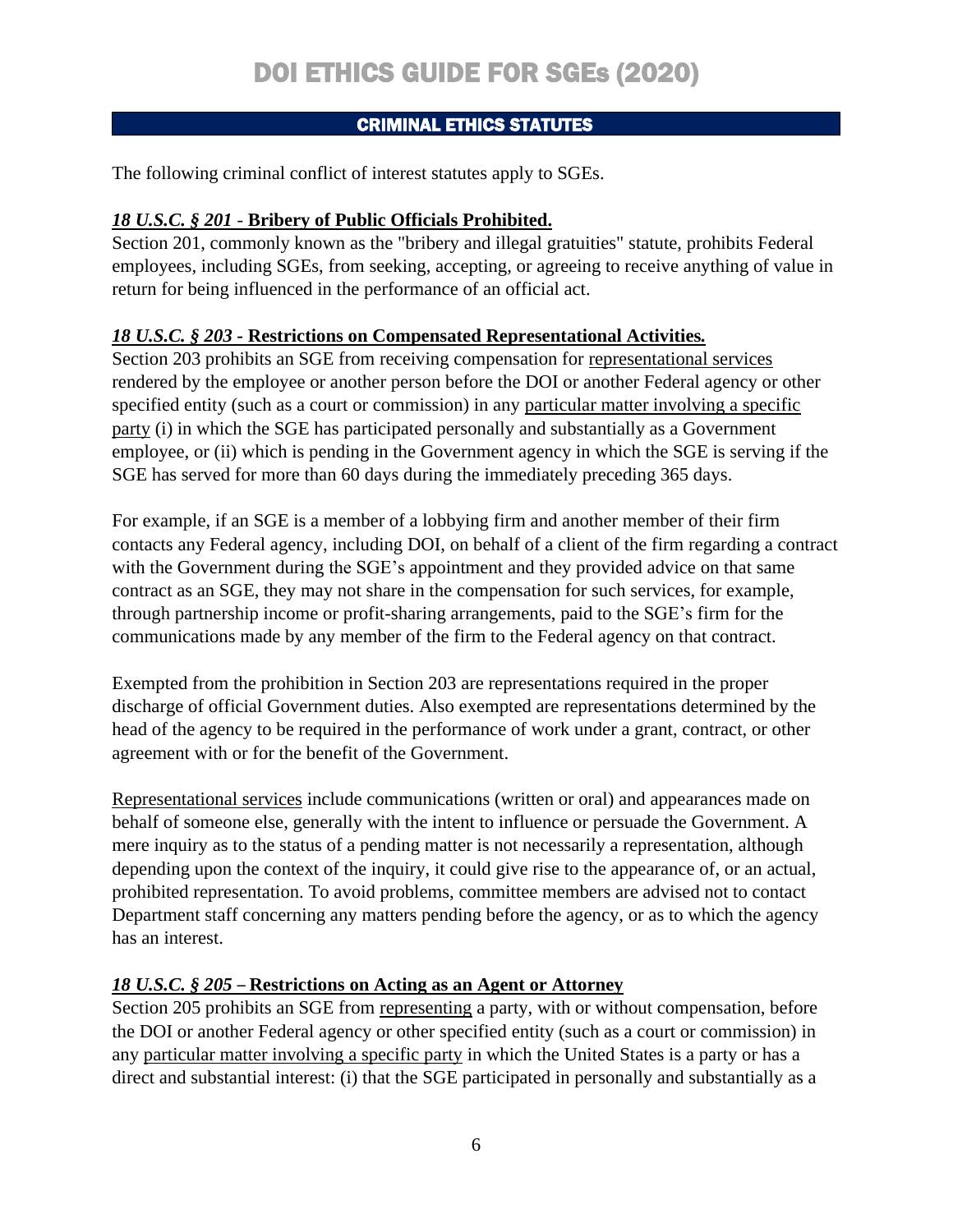Government employee; or (ii) which is pending in the agency in which the SGE is serving, if the SGE has served for more than 60 days during the immediately preceding 365 days.

### *18 U.S.C. § 207* **– Post-Government Employment Restrictions**

Section 207, the "post-employment" statute, imposes a lifetime ban on a former SGE from representing another person or entity to DOI or another Federal agency or other specified entity (such as a court or commission) in any particular matter involving a specific party in which the former SGE participated personally and substantially while serving in the Government. In addition, for two years after terminating Federal employment, an SGE may not make such representational communications to the Government regarding particular matters involving specific party matters that were pending under his or her official responsibility during the last year of Government service. Moreover, "senior employees," those paid at an annual rate equivalent to or greater than level 5 for the Senior Executive Service, are subject to a one-year "cooling-off" period which precludes any contacts with their former agency on any matter for which official action is sought, even if the former employee had no involvement with the matter while in Government service. For SGEs, this one-year "cooling-off" period does not apply if the SGE served less than 60 days in the one-year period prior to termination of senior employee status.

### *18 U.S.C. § 208* **– Financial Conflicts of Interest**

Section 208(a), the main conflict of interest statute, prohibits an SGE from participating personally and substantially in any particular matter that could directly and predictably affect the financial interests of the SGE, the SGE's spouse, minor child, general partner, an organization in which the SGE serves as an officer, director, trustee, general partner, or employee, or an organization with which the SGE is negotiating or with which the SGE has an arrangement for prospective employment.

A recusal may be required in order to avoid a conflict of interest or the appearance of a conflict of interest. SGEs who think they might need a recusal should seek assistance from the Departmental Ethics Office before commencing work on the matter in question or participating in committee work on the matter.

A waiver for advisory committee members may be granted in certain circumstances under 18 U.S.C. § 208(b)(3). Section 208(b)(3) authorizes issuance of a waiver to an SGE who serves on a committee subject to the Federal Advisory Committee Act if the official responsible for the individual's appointment certifies in writing that the need for the individual's services outweighs the potential for a conflict of interest created by the particular financial interest involved. The waiver granted is considered a "general" waiver, in that it allows participation in matters that affect all institutions, or types of institutions, similarly. Even with a general waiver, however, SGEs must disqualify themselves from participation in all matters that specifically and uniquely affect their financial interests. Waivers must be granted and in place prior to an SGE's participation on the committee.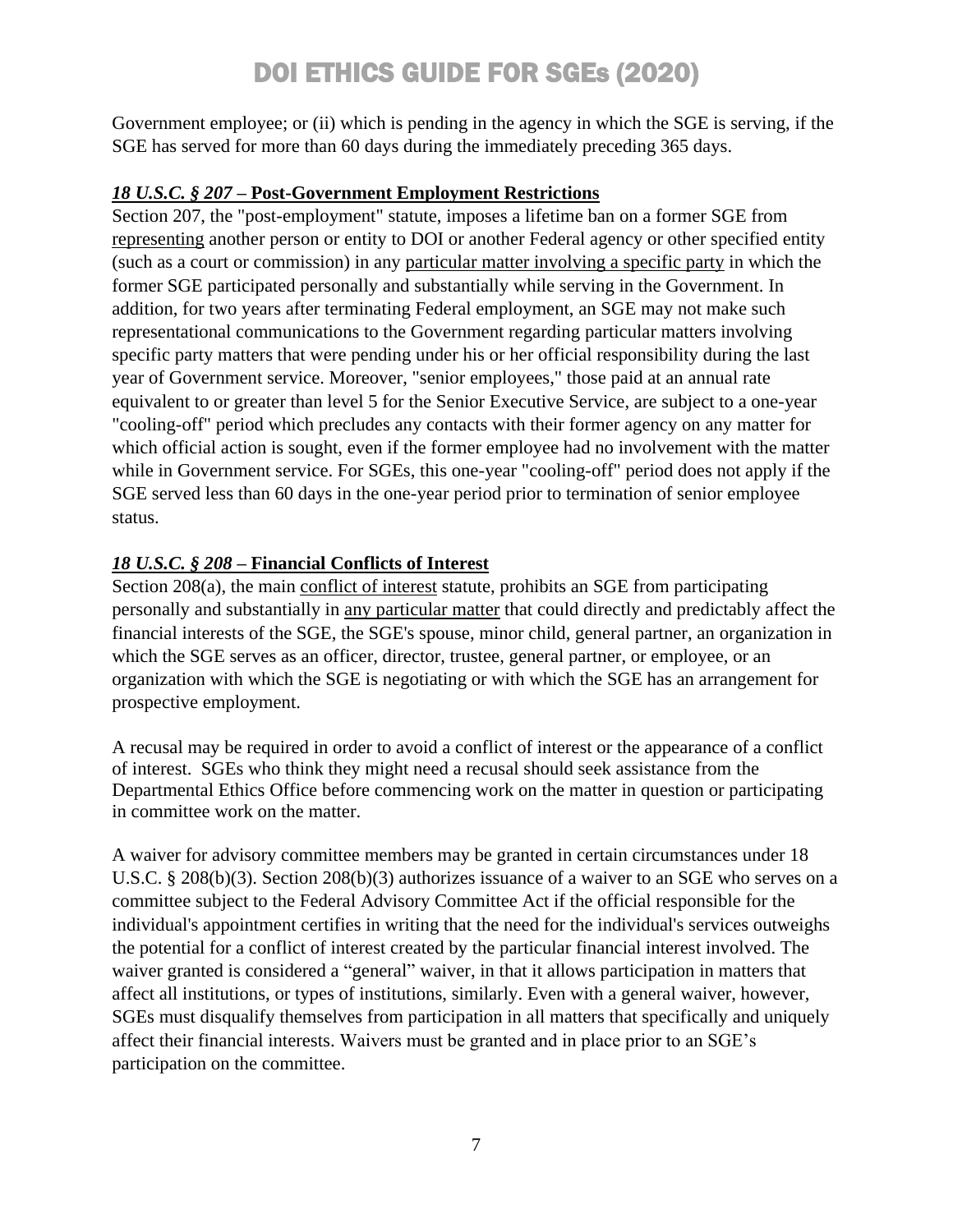In addition, there is an automatic exemption which allows SGEs serving on Federal advisory committees to participate in particular matters of general applicability where the otherwise disqualifying financial interest arises solely from the committee member's non-Federal employment or prospective employment, provided that the matter will not have a special or distinct effect on the employee or employer other than as part of a class. This exemption is unavailable if the employee (or those persons whose interests are imputed to the employee) owns stock, stock options, or has some other financial interest in the employer other than his or her employment interest. Moreover, the non-Federal employment must involve an actual employee/employer relationship, as opposed to an independent contractor relationship (such as certain consulting positions).

SGEs who do not serve on Federal advisory committees are subject to more exacting waiver requirements under 18 U.S.C. § 208(b)(1), and the Departmental Ethics Office should be consulted if an SGE believes that a waiver may be needed.

In addition, under regulations issued by the Office of Government Ethics, certain regulatory exemptions from the disqualification requirement of 18 U.S.C. § 208 are available to all SGEs under certain circumstances, including instances involving the following classes of financial interests:

- interests held in certain broadly diversified investment funds;
- publicly traded securities of \$15,000 or less;
- publicly traded securities of \$25,000 or less if the matter is a general policy matter and the total value of all investments in the affected industry sector is no more than \$50,000;
- employment in one campus of a multi-campus state university if the matter affects only another campus and the employee does not have multi-campus responsibilities.

### *18 U.S.C § 219* **– Agents and Lobbyists on Behalf of Foreign Principals**

Section 219 prohibits an SGE from acting as an "agent of a foreign principal" as defined under the Foreign Agents Registration Act (FARA) or a "lobbyist" on behalf of a foreign entity that is required to register under the Lobbying Disclosure Act of 1995 (LDA).

The ban on participating in foreign agent activities covered by FARA prohibits representation of foreign governments or foreign political parties before the United States Government, as well as a number of other activities conducted within the United States on behalf of such entities: (1) political activities; (2) public relations counseling; (3) publicity agent activities; (4) information services; (5) political consulting; and (6) solicitation or disbursement of contributions, loans, money, or other things of value where such services are rendered with the intent to influence the American public or the Government, with reference to formulating the domestic or foreign policies of the United States, or with reference to the political or public interests, policies or relations of a government of a foreign country or a foreign political party.

There are certain FARA exceptions related to trade or commerce, legal representation, humanitarian fundraising, and religious, scholastic, or scientific pursuits. The head of an agency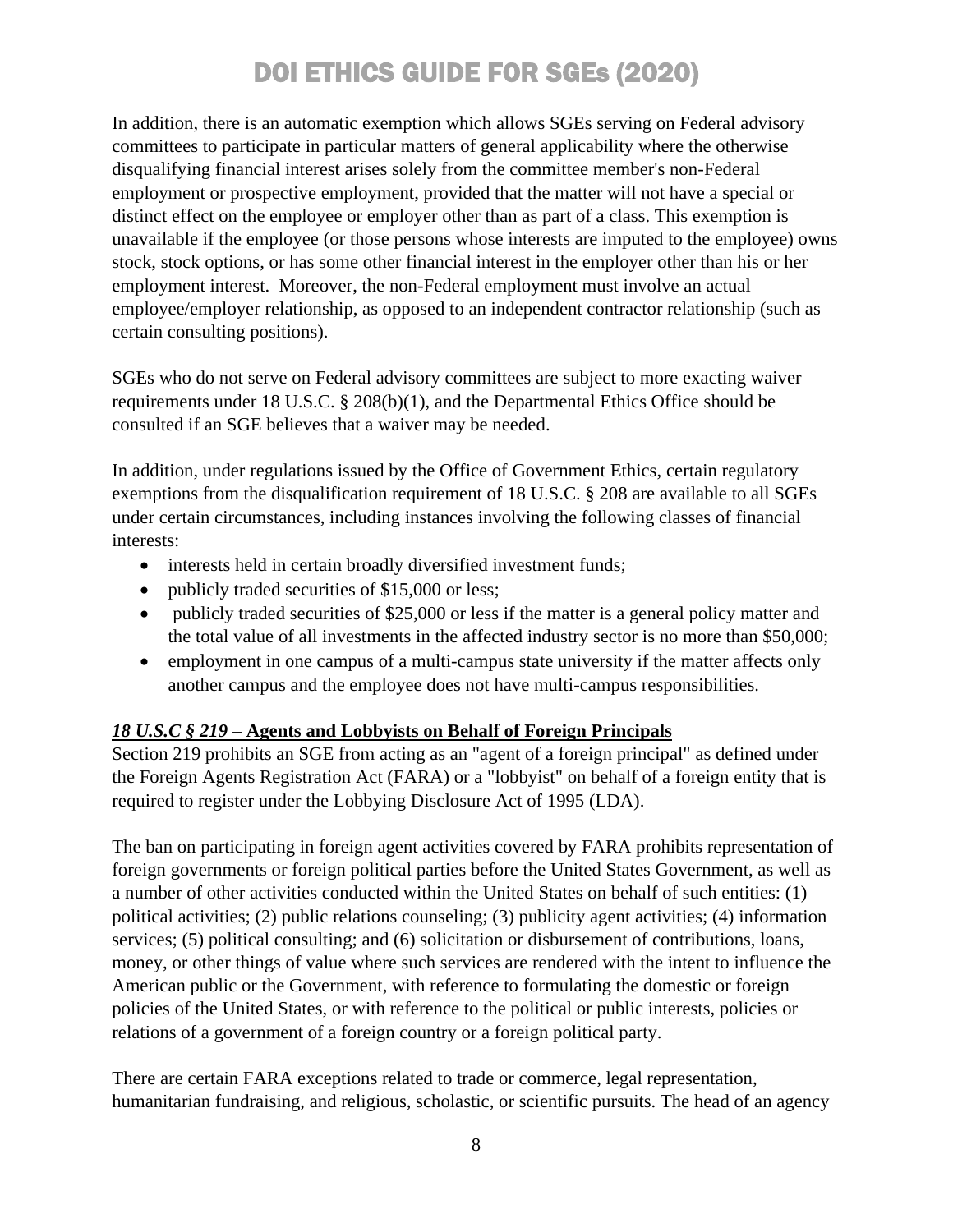may authorize the employment of an agent for a foreign entity as an SGE upon a certification that such action is in the national interest. The LDA ban prohibits certain lobbying of covered legislative and executive branch officials on behalf of foreign corporations, associations, or other organizations.

### STANDARDS OF ETHICAL CONDUCT

In addition to criminal statutes, the conduct of SGEs is governed by a series of ethics rules set forth in the Standards of Ethical Conduct regulations (5 C.F.R. Part 2635) that pertain to SGEs at the Department during the term of their appointment.

### **I.** *Teaching, Speaking and Writing in a Personal Capacity (i.e., Other Than as a Government Employee)*

Generally, during their term of appointment, SGEs may continue to receive fees, honoraria, and other compensation for teaching, speaking and writing undertaken in their personal or non-Governmental capacities. However, there are some limitations:

- A. An SGE is prohibited from receiving compensation for teaching, speaking, and writing that "relates to the employee's official duties." 5 C.F.R. § 2635.807. The "relatedness" test is met for an SGE if:
	- 1. the activity is undertaken as an official Government duty;
	- 2. the circumstances indicate that the invitation to engage in the activity was extended to the SGE primarily because of the employee's position in the Government rather than the employee's expertise in the particular subject matter;
	- 3. the invitation to engage in the activity or the offer of compensation for the activity was extended to the employee, directly or indirectly, by a person who has interests that may be affected substantially by the performance or nonperformance of the employee's official duties; or
	- 4. the information conveyed through the activity draws substantially on ideas or official data that are confidential or not publicly available.
- B. Additionally, if an SGE has not served or is not expected to serve for more than 60 days during the first year or any subsequent one year period of their appointment, the SGE may not accept compensation for teaching, speaking, and writing if the subject matter of the teaching, speaking or writing deals in significant part with a particular matter involving specific parties in which the SGE participated during the previous one year period, during the current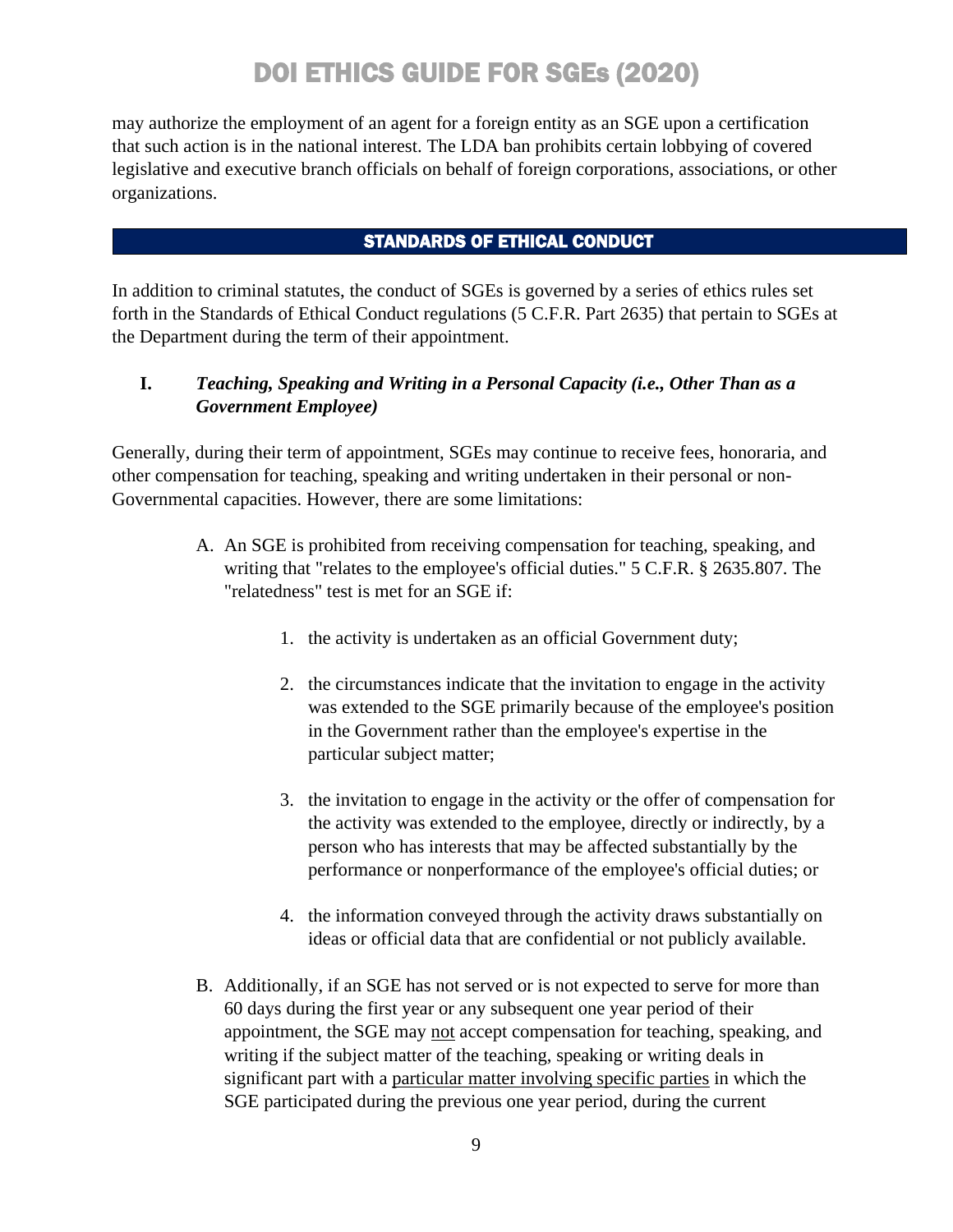appointment, or is participating personally and substantially as a Government employee.

C. If an SGE serves or is expected to serve for more than 60 days during the first year or any subsequent one year period of their appointment, the SGE is additionally prohibited from receiving compensation for teaching, speaking, and writing if the subject of the activity deals in significant part with any matter to which the SGE is presently assigned or was assigned during the previous one-year period, during the current appointment.

### EXCEPTIONS:

- 1. This rule does not preclude an SGE from receiving compensation for teaching, speaking, or writing on a subject within the SGE's discipline or inherent area of expertise based on the SGE's educational background or experience. The outside activity must not be about or distinctly related to the work the SGE is providing to the Government.
- 2. These restrictions also do not apply to teaching a course requiring multiple presentations that is part of the regularly established curriculum of an accredited public or other nonprofit institution of higher education, an elementary or secondary school, or a program of education or training sponsored and funded by the Federal, State, or local government that is not offered by an entity described above.

### **II.** *Gifts*

Any gift given to an SGE because of the member's status as an SGE or service on a committee, or from a prohibited source, could raise concerns. The Departmental Ethics Office should be consulted should this situation arise. Gifts given to an SGE because of the SGE's position or achievements in the private (non-Government) sector generally do not raise concerns under the Standards of Ethical Conduct.

### **III.** *Charitable Fundraising*

An SGE may engage in charitable fundraising in a personal capacity as long as the SGE does not personally solicit funds or other support from any person or entity known to the SGE to be a person or entity whose interests may be substantially affected by the performance or nonperformance of their Federal duties. 5 C.F.R. § 2635.808. If specific questions concerning particular fundraising events or activities should arise, the Departmental Ethics Office should be consulted.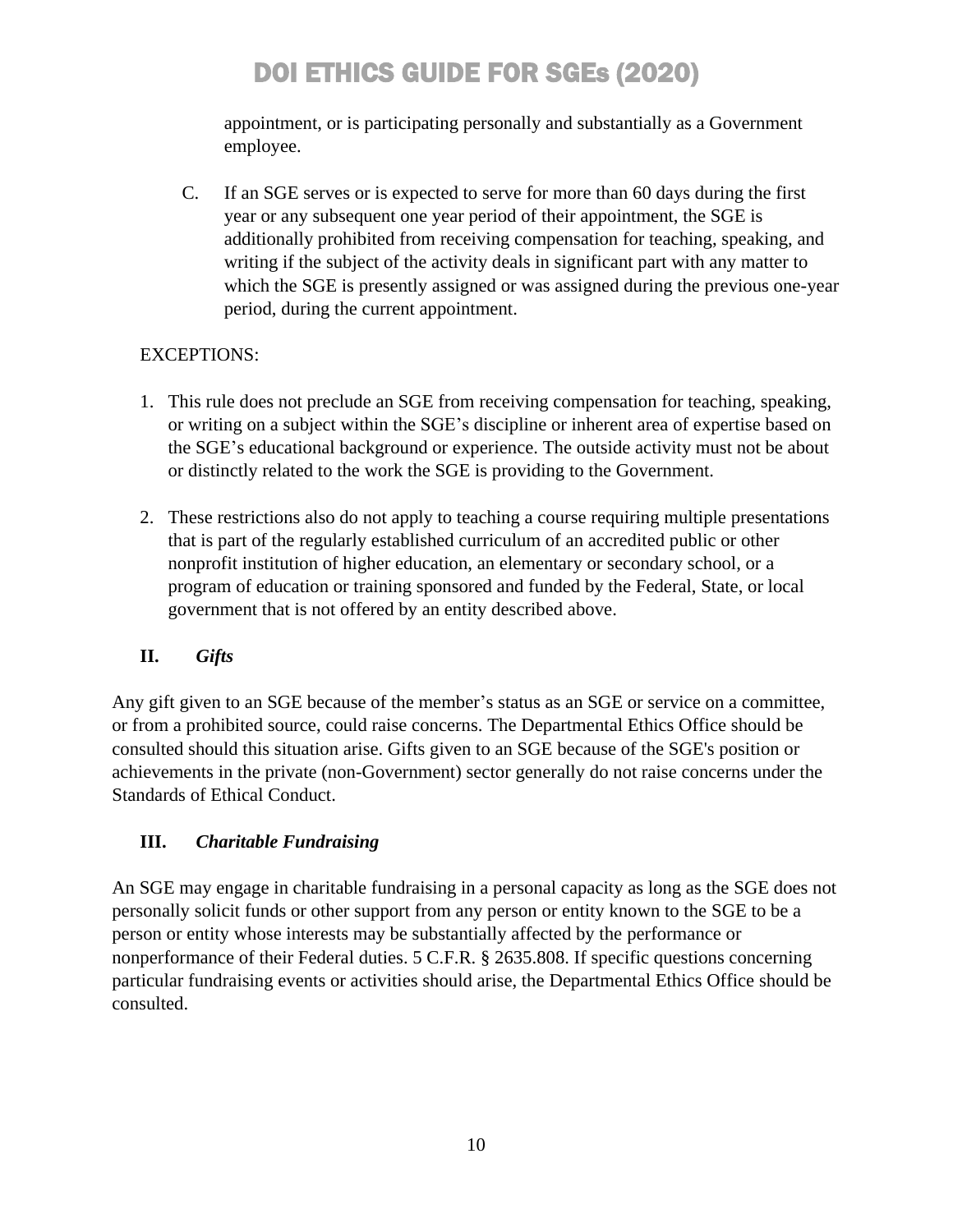### **IV.** *Expert Witness*

An SGE cannot serve as an expert witness in a proceeding before a United States court or agency in which the United States is a party or has a direct and substantial interest, except on behalf of the United States, if the SGE participated, while a Federal employee, in the particular proceeding or in the particular matter that is the subject of the proceeding, unless authorized by the Department's Designated Agency Ethics Official (DAEO).

In addition, an SGE who was appointed by the President, serves on a commission established by statute, or has served or is expected to serve for more than 60 days in a period of 365 consecutive days, cannot serve, other than on behalf of the United States, as an expert witness, with or without compensation, in **any** proceeding before a United States court or agency in which the SGE's employing agency is a party or has a direct and substantial interest unless authorized by the DAEO. 5 C.F.R. § 2635.805.

### **V.** *Impartiality*

Although SGEs are prohibited under 18 U.S.C. § 208(a) from participating in particular matters in which they have a direct or imputed financial interest, there may be other circumstances in which an SGE's participation in a particular matter involving specific parties would raise a question regarding the member's impartiality in the matter. For example, an SGE could be asked to review a particular matter involving someone with whom the SGE has a close personal or professional relationship, which would raise a concern about the SGE's impartiality in the review. In such circumstances, the SGE should discuss the relationship with the Departmental Ethics Office and a determination will be made as to whether the member should be disqualified from participation in the specific party matter, or should be granted an "authorization" to permit the member to participate in such matter. 5 C.F.R § 2635.502.

### **VI.** *Misuse of Position*

Committee members are subject to a number of prohibitions intended to address the use, or appearance of use, of "public office for private gain." 5 C.F.R. Part 2635, Subpart G. These prohibitions include:

- A. Using their DOI titles or referring to their Government positions for their own private gain, the private gain of friends, relatives, or anyone with whom they are affiliated in a non-Governmental capacity (including nonprofit organizations which they serve as officers, members, employees, or in any other business relationship), or for the endorsement of any product, service, or enterprise.
- B. Using their DOI titles or Government positions to coerce or induce another person to provide any benefit to themselves or another person.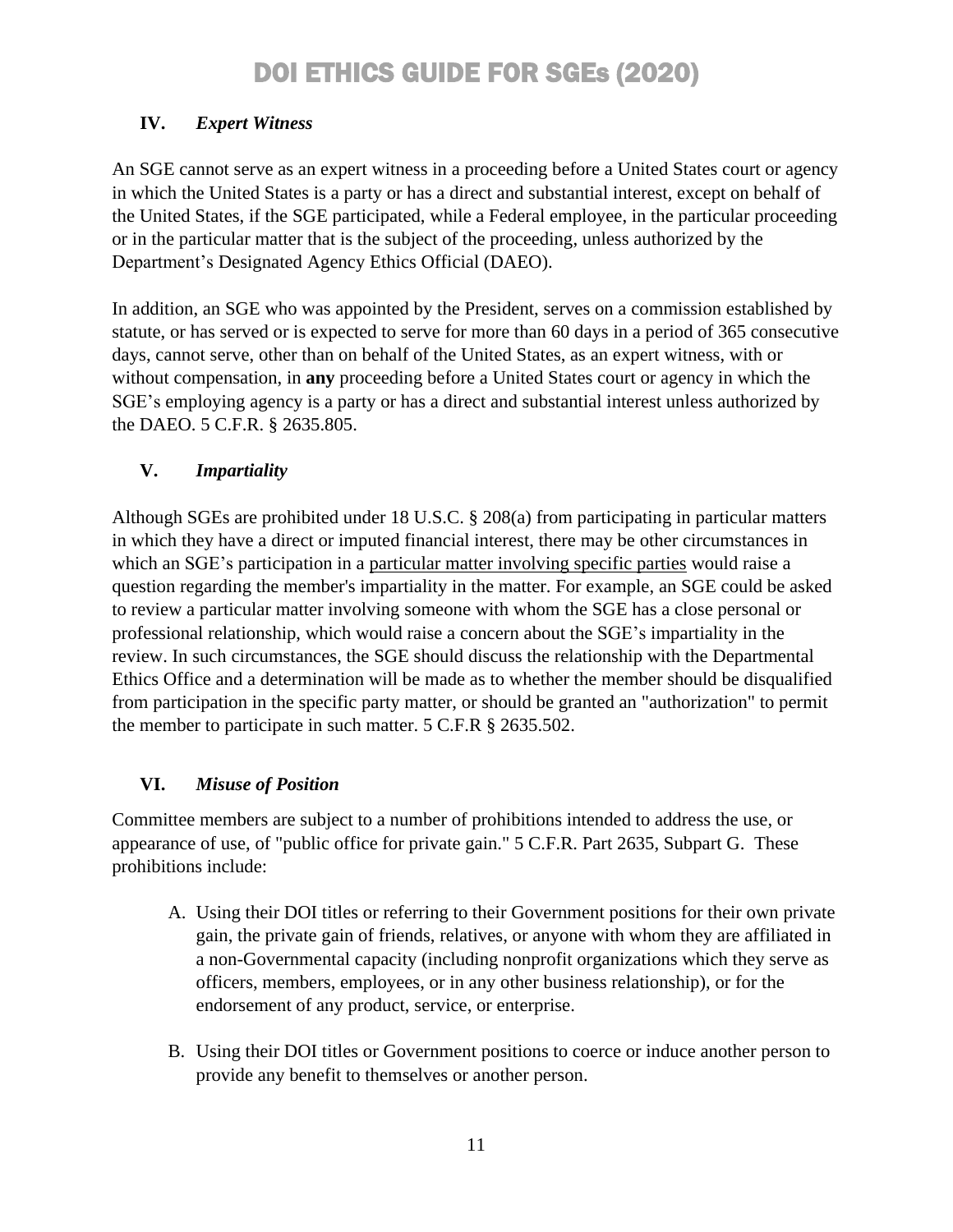- C. Using or permitting the use of their Government position or title or any authority associated with their public office in a manner that could reasonably be construed to imply that their agency or the Government sanctions or endorses their personal activities or those of another.
- D. Engaging in a financial transaction using nonpublic information or allowing the improper use of non-public Government information to further their own private interests or those of another or disclosing confidential or non-public information without authorization.
- E. Using Government property for unauthorized purposes.

### VII. *Disclosing Nonpublic Information*

The Standards of Conduct prohibit employees, including SGEs, from disclosing nonpublic information to further their private interests or the private interests of others. See 5 C.F.R. § 2635.703. This prohibition applies without regard to the medium used for the unauthorized disclosure. In addition to the Standards of Conduct, other statutes and regulations prohibit the disclosure of specific categories of nonpublic information, such as classified or confidential information. SGEs must follow the rules regarding the disclosure of nonpublic information found in the Standards of Conduct and all other applicable rules when using social media.

### EMPLOYMENT BY OR GIFTS FROM FOREIGN GOVERNMENTS

The Emoluments Clause of the U.S. Constitution prohibits an SGE's employment by a foreign government, including political subdivisions of a foreign government. For SGEs, this provision has particular relevance to positions with foreign universities that are government-operated, as opposed to private institutions. United States Constitution, art. I § 9, cl. 8. There are also statutory provisions restricting acceptance of gifts from foreign governments. 5 U.S.C. § 7342. Committee members should consult with the Departmental Ethics Office for further information about these restrictions. Employment or consultation with a foreign entity for the purpose of providing foreign agent representation or lobbying is barred by a criminal statute; see the discussion above concerning 18 U.S.C. § 219.

### LOBBYING ACTIVITIES

In their official capacities, SGEs are prohibited from engaging in any activity which directly or indirectly encourages or directs any person or organization to lobby one or more members of Congress. 18 U.S.C. § 1913. When authorized, committee members may appear before any individual or group for the purpose of informing or educating the public about a particular policy or legislative proposal. SGEs also may communicate to Members of Congress at the request of any Representative or Senator. Communications to Members of Congress or other elected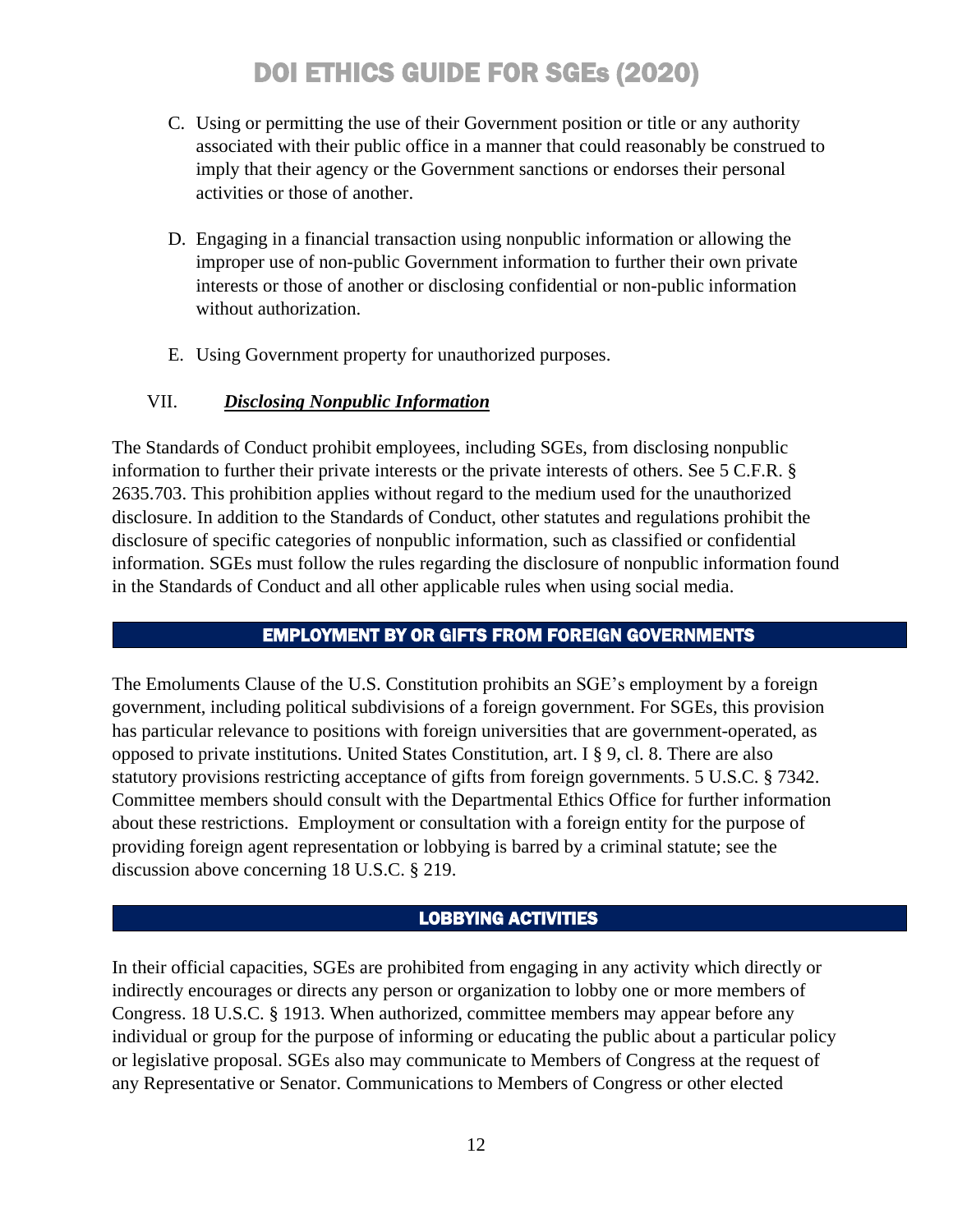officials initiated by SGEs, in their official capacity as members of the committee, should be coordinated through the Department.

As private citizens, SGEs may express their personal views (but not the views of a committee as a whole or the opinions of Department) to anyone. In doing so, SGEs may state their affiliation with the Department, may factually state the Department's official position on the matter (to the extent that non-public information is not used), but may not take new positions and represent those views as the Department's position on the matter.

Moreover, in expressing their private views, as with all other personal (non-Governmental) activities, SGEs are not permitted to use Government computers, copiers, telephones, letterhead, staff resources, or other resources acquired with appropriated funds. All personal activities must occur "off duty time." SGEs are prohibited in their personal capacities from making representations on behalf of others, to the Government, on particular matters involving specific parties in which they were involved as Federal employees. (See discussion above under 18 U.S.C. §§ 203 and 205.)

### POLITICAL ACTIVITIES

The Hatch Act (5 U.S.C. §§ 7321-7326) prescribes the restrictions on certain political activities of Federal employees (see the explanatory chart below). Unlike the criminal conflict of interest statutes and the Standards of Conduct, which are fully applicable to an SGE throughout the SGE's entire term of appointment, the Hatch Act restrictions apply only during the period of any day in which the SGE actually is performing government business. For example, if an SGE attends an advisory committee meeting from 8:00 a.m. - 1:00 p.m., the SGE could attend a political fundraiser at 3:00 p.m. and even solicit political contributions from the attendees.

A series of criminal political statutes (18 U.S.C. §§ 595, 600-603, 606-607, 610), however, still applies to SGEs even on non-duty hours. These sections, which focus on patronage crimes and election offenses, prohibit coercive "political shakedowns," intimidation regarding political activities, campaign fundraising on Federal property, and the use of public office or authority for the purpose of affecting the outcome of an election.